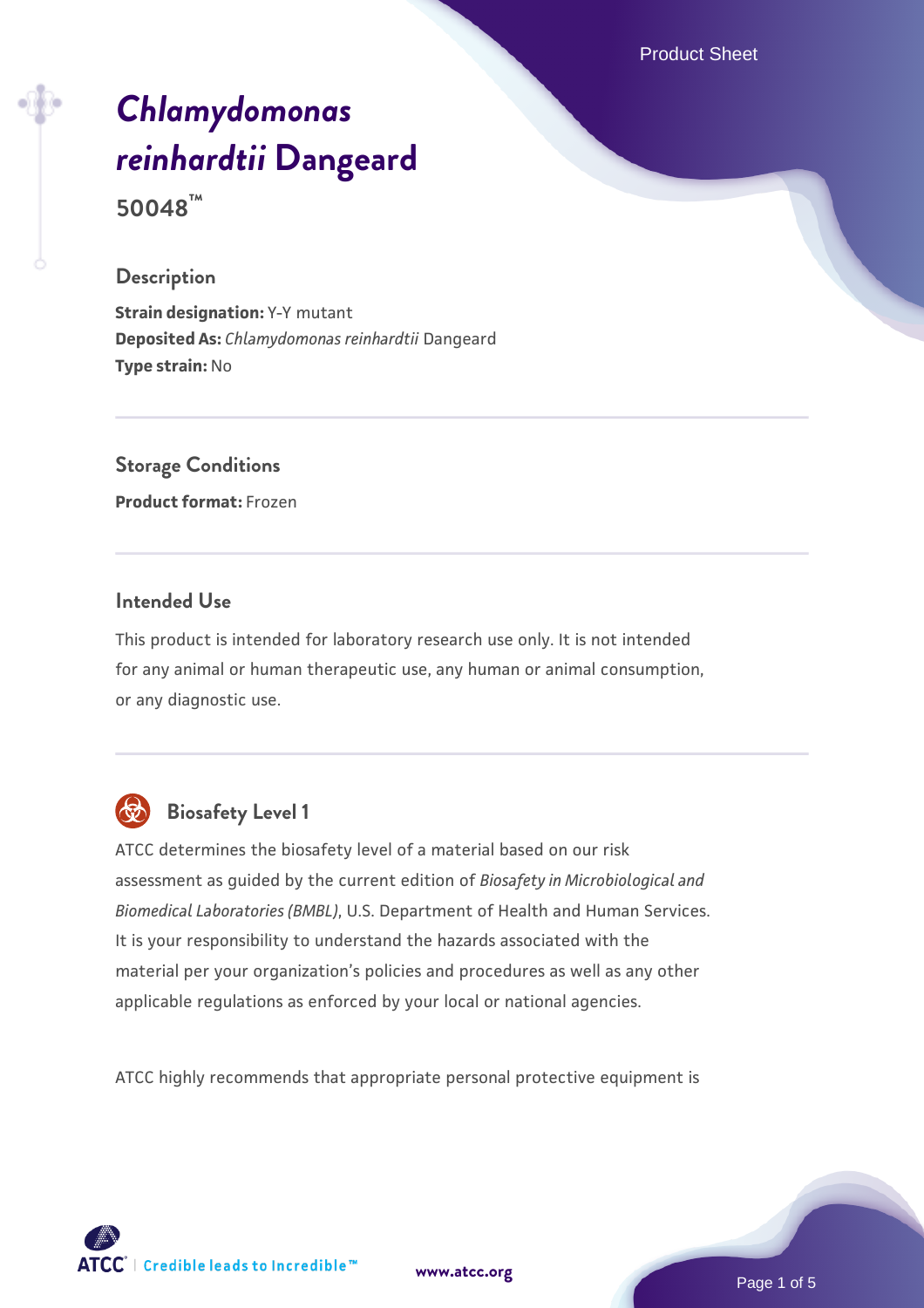## **[Chlamydomonas reinhardtii](https://www.atcc.org/products/50048)** [Dangeard](https://www.atcc.org/products/50048) **Product Sheet** Product Sheet **50048**

always used when handling vials. For cultures that require storage in liquid nitrogen, it is important to note that some vials may leak when submersed in liquid nitrogen and will slowly fill with liquid nitrogen. Upon thawing, the conversion of the liquid nitrogen back to its gas phase may result in the vial exploding or blowing off its cap with dangerous force creating flying debris. Unless necessary, ATCC recommends that these cultures be stored in the vapor phase of liquid nitrogen rather than submersed in liquid nitrogen.

## **Certificate of Analysis**

For batch-specific test results, refer to the applicable certificate of analysis that can be found at www.atcc.org.

#### **Growth Conditions**

**Medium:**  [ATCC Medium 1338: Chlamydomonas enriched medium](https://www.atcc.org/-/media/product-assets/documents/microbial-media-formulations/atcc-medium-1338.pdf?rev=57e59bbe75b64f3fb086102daf1c08ef) **Temperature:** 25°C **Culture system:** Axenic **Incubation:** Under 100 foot candles, 12 hrs on/12 hrs off

## **Material Citation**

If use of this material results in a scientific publication, please cite the material in the following manner: *Chlamydomonas reinhardtii* Dangeard (ATCC 50048)

#### **References**

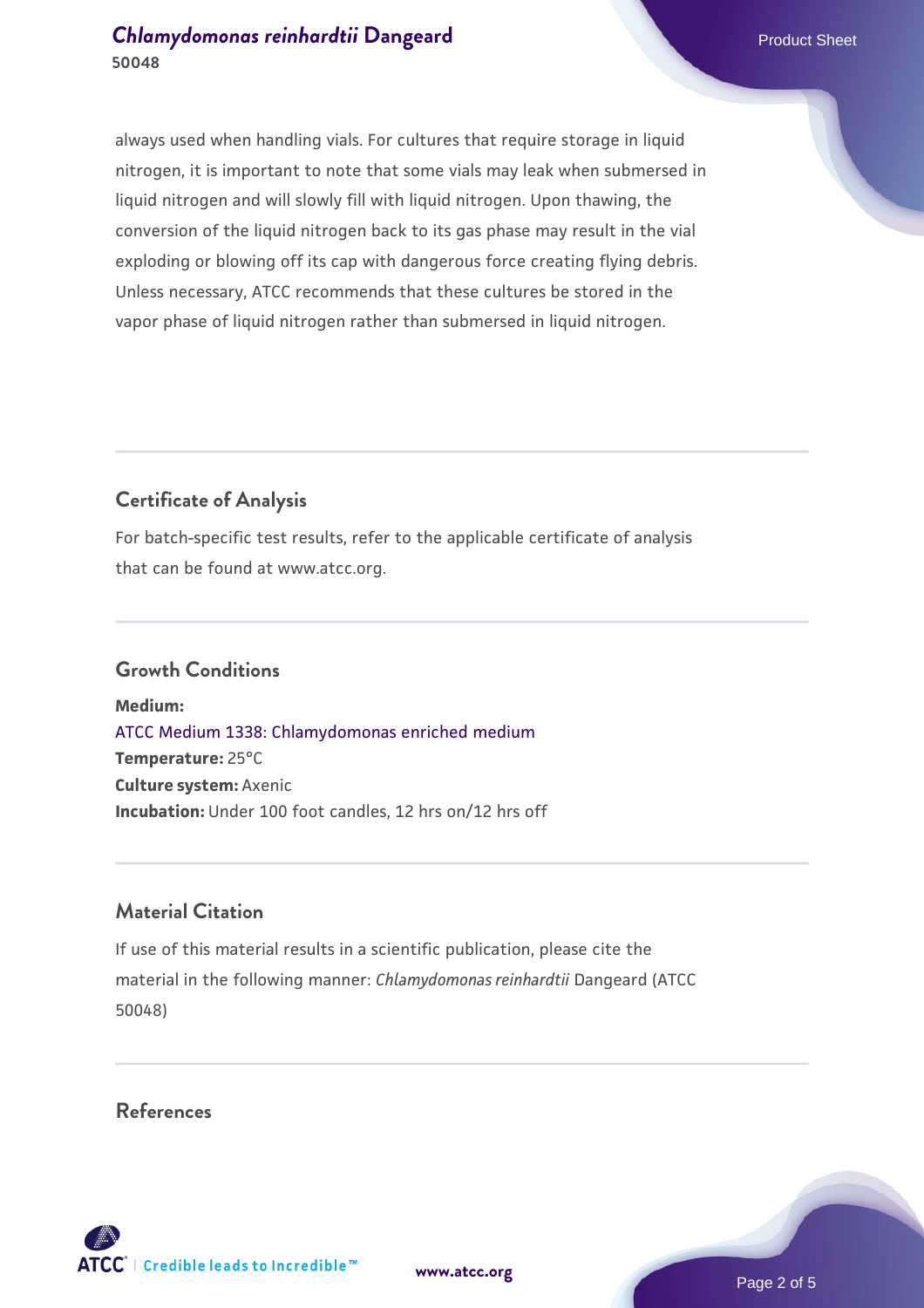## **[Chlamydomonas reinhardtii](https://www.atcc.org/products/50048)** [Dangeard](https://www.atcc.org/products/50048) **Product Sheet** Product Sheet **50048**

References and other information relating to this material are available at www.atcc.org.

#### **Warranty**

The product is provided 'AS IS' and the viability of ATCC® products is warranted for 30 days from the date of shipment, provided that the customer has stored and handled the product according to the information included on the product information sheet, website, and Certificate of Analysis. For living cultures, ATCC lists the media formulation and reagents that have been found to be effective for the product. While other unspecified media and reagents may also produce satisfactory results, a change in the ATCC and/or depositor-recommended protocols may affect the recovery, growth, and/or function of the product. If an alternative medium formulation or reagent is used, the ATCC warranty for viability is no longer valid. Except as expressly set forth herein, no other warranties of any kind are provided, express or implied, including, but not limited to, any implied warranties of merchantability, fitness for a particular purpose, manufacture according to cGMP standards, typicality, safety, accuracy, and/or noninfringement.

#### **Disclaimers**

This product is intended for laboratory research use only. It is not intended for any animal or human therapeutic use, any human or animal consumption, or any diagnostic use. Any proposed commercial use is prohibited without a license from ATCC.

While ATCC uses reasonable efforts to include accurate and up-to-date information on this product sheet, ATCC makes no warranties or representations as to its accuracy. Citations from scientific literature and patents are provided for informational purposes only. ATCC does not warrant



**[www.atcc.org](http://www.atcc.org)**

Page 3 of 5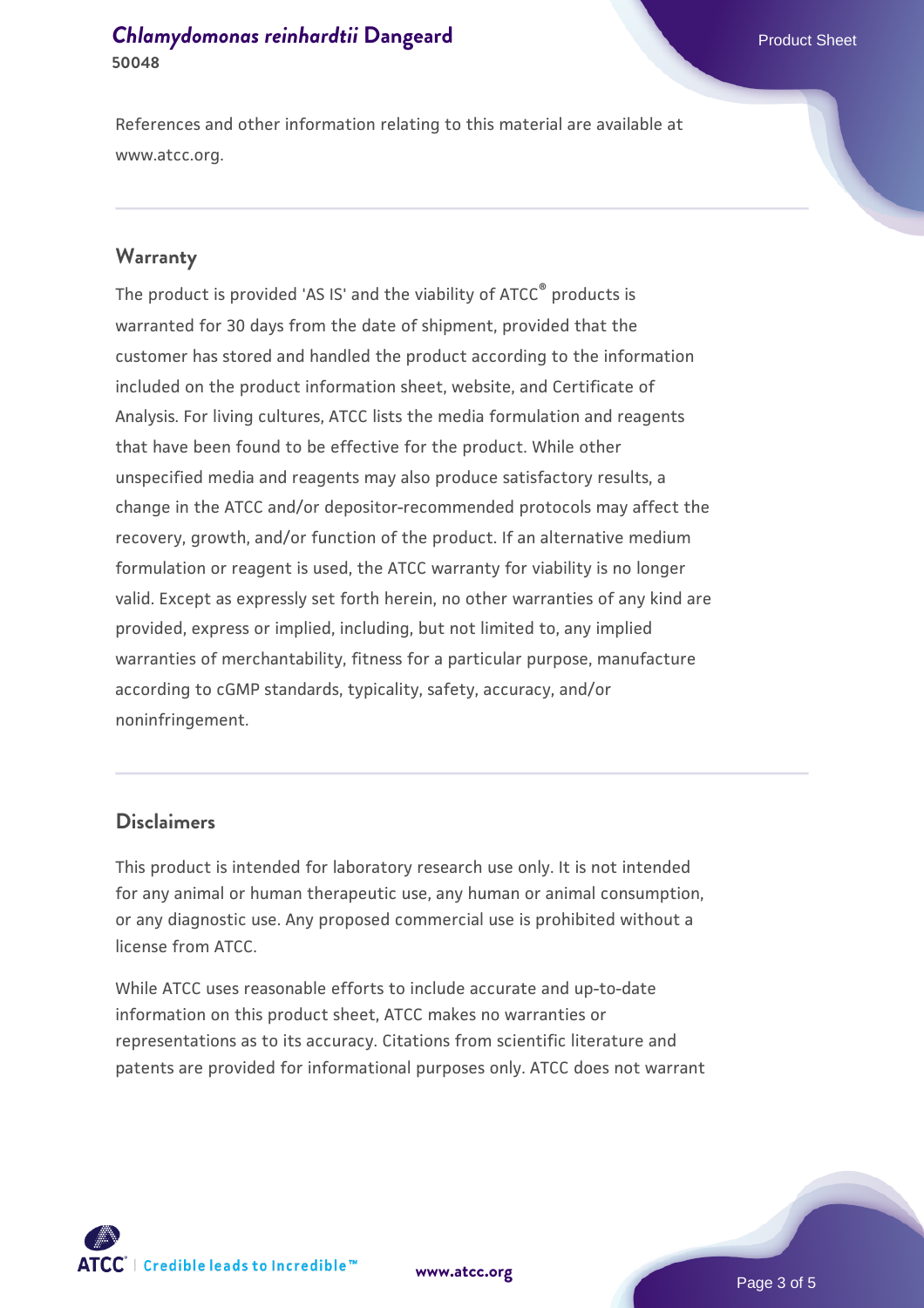that such information has been confirmed to be accurate or complete and the customer bears the sole responsibility of confirming the accuracy and completeness of any such information.

This product is sent on the condition that the customer is responsible for and assumes all risk and responsibility in connection with the receipt, handling, storage, disposal, and use of the ATCC product including without limitation taking all appropriate safety and handling precautions to minimize health or environmental risk. As a condition of receiving the material, the customer agrees that any activity undertaken with the ATCC product and any progeny or modifications will be conducted in compliance with all applicable laws, regulations, and guidelines. This product is provided 'AS IS' with no representations or warranties whatsoever except as expressly set forth herein and in no event shall ATCC, its parents, subsidiaries, directors, officers, agents, employees, assigns, successors, and affiliates be liable for indirect, special, incidental, or consequential damages of any kind in connection with or arising out of the customer's use of the product. While reasonable effort is made to ensure authenticity and reliability of materials on deposit, ATCC is not liable for damages arising from the misidentification or misrepresentation of such materials.

Please see the material transfer agreement (MTA) for further details regarding the use of this product. The MTA is available at www.atcc.org.

## **Copyright and Trademark Information**

© ATCC 2021. All rights reserved. ATCC is a registered trademark of the American Type Culture Collection.

#### **Revision**

This information on this document was last updated on 2021-05-19

#### **Contact Information**